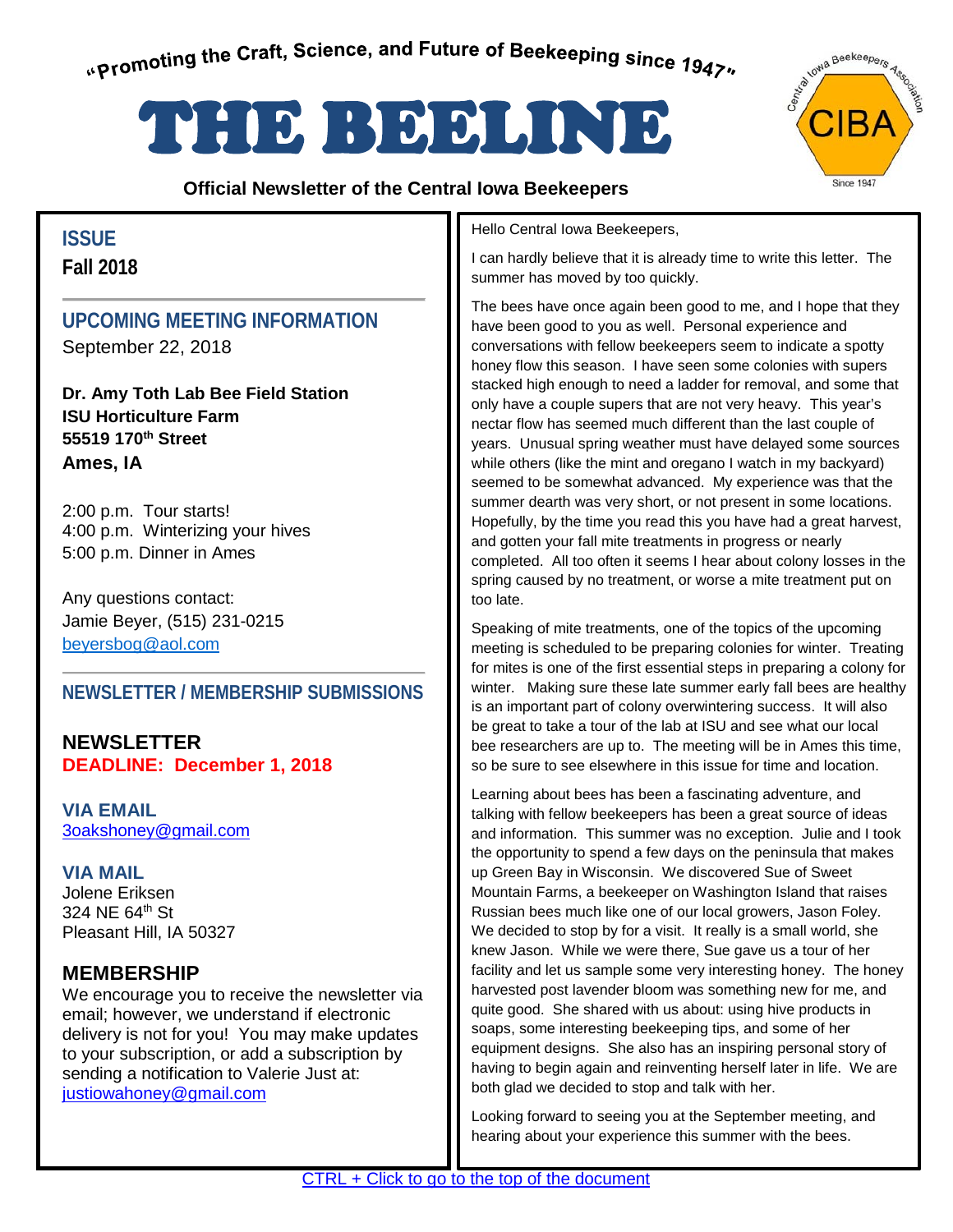## **[Contents](#page-0-0)**

|                                                                                            | 1              |  |
|--------------------------------------------------------------------------------------------|----------------|--|
| Central Iowa Beekeepers Association 2018 Fall Meeting                                      | 3              |  |
| <b>CIBA General Membership Meeting Minutes</b>                                             | 3              |  |
|                                                                                            |                |  |
|                                                                                            |                |  |
|                                                                                            |                |  |
| <b>CIBA Committees Need Someone Just Like You!</b>                                         | 5              |  |
|                                                                                            |                |  |
|                                                                                            | $\overline{7}$ |  |
| CIBA Queen - Cameron Vannoy                                                                | $\overline{7}$ |  |
| Get to Know Your Club Leadership                                                           | 8              |  |
|                                                                                            |                |  |
| <b>CIBA Member Contributions</b>                                                           | 9              |  |
|                                                                                            |                |  |
| Biology of the Varroa mite: What you need to know to understand its population dynamics 11 |                |  |
|                                                                                            |                |  |
|                                                                                            |                |  |
|                                                                                            |                |  |
| Monitoring of natural mortality of Varroa by the use of sticky boards 12                   |                |  |
|                                                                                            |                |  |
|                                                                                            |                |  |
|                                                                                            |                |  |
|                                                                                            |                |  |
|                                                                                            | 13             |  |
| <b>CIBA Leadership and State Organizations</b>                                             | 14             |  |

Assistant Editor's Note: The page numbers do not align with the content. I worked and worked on this, but needed to get this out. Please bear with us for this issue!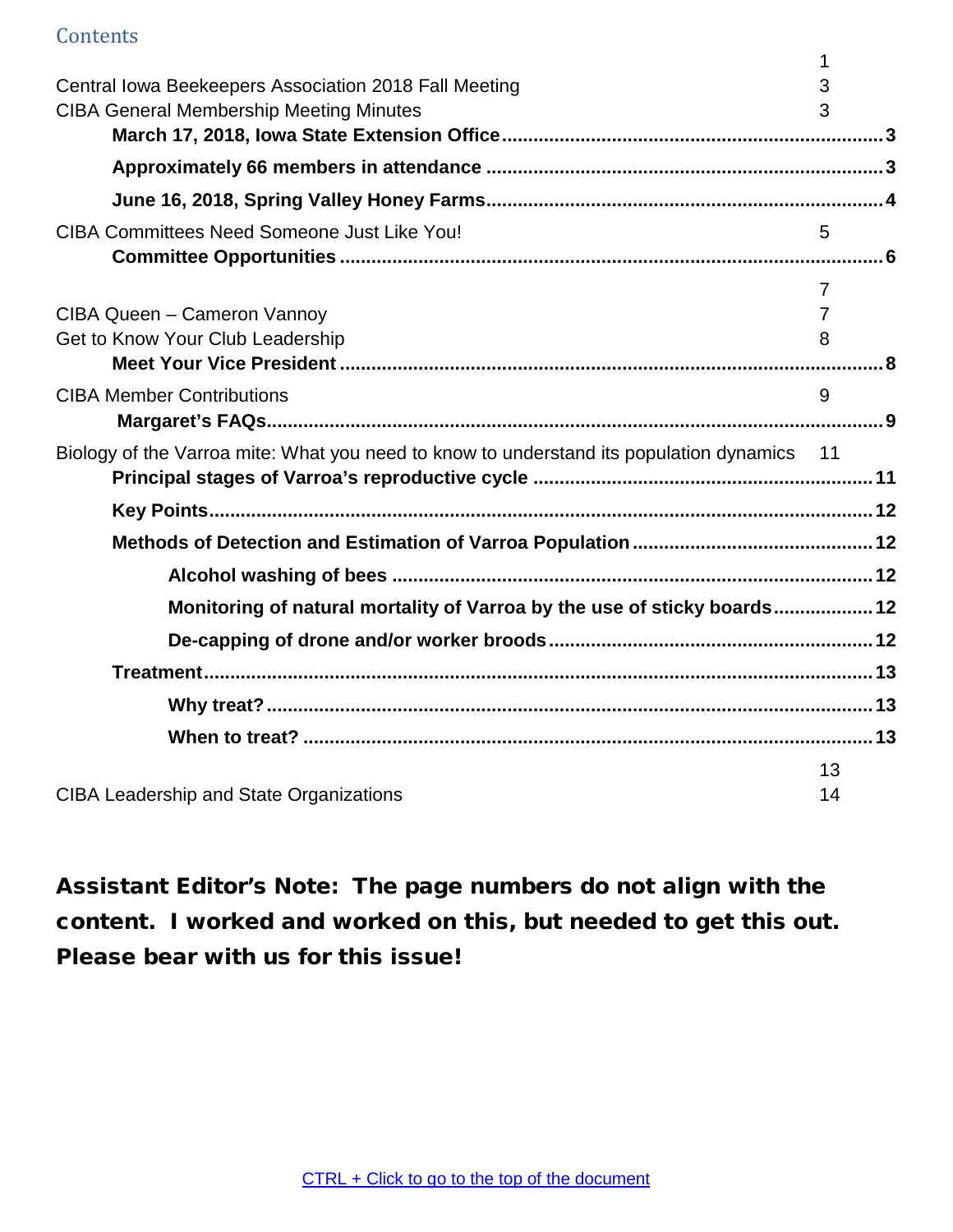<span id="page-2-0"></span>

# Central Iowa Beekeepers Association 2018 Fall Meeting

Our Fall Meeting is scheduled for Saturday, September 22. The meeting will start at 2 PM. We are excited to announce that we will be touring the Dr. Amy Toth Lab Bee Field Station and seeing first hand some of the research that Amy's team is doing. Randall Cass is a major researcher on this team. As you may remember, Mr. Cass presented at our Winter Seminar last January and is the ISU Extension Entomologist specializing in Bees. The Field Station is located at the ISU Horticulture Farm. Address is 55519 170<sup>th</sup> St. which is about 6 miles North of Ames and then 1.6 miles East of Hwy 69.

Toth's field team is actively doing several types of research on honey bees, some of which involves determining how much soybeans contributes to hive nectar flows. There is more but I will let the field team describe the research on the 22nd. I know I will screw up the description but believe me – it is fascinating to learn how they go about the research. We will be boarding people movers to take us to hives located on the Horticulture Farm. As a side note – Linn Wilbur started working for the field team this August. His experiences are going to be fun to listen to.

So, bring your veils and a lawn chair so we can see what is going on first hand.

To add to this, Linn Wilbur and Jamie Beyer are going to be going over Winterizing Your Hives in a presentation that will follow our tour of the Horticulture Farm research. There are some key steps to ensure that your hives will overwinter Iowa's harsh conditions.

The meeting should be over by 5 PM. For those that are interested in having Dinner – we will travel into Ames and have Dinner at a restaurant that will be announced at the Field Station.

Any questions please contact Jamie Beyer at 515/231-0215.

## <span id="page-2-1"></span>CIBA General Membership Meeting Minutes

## <span id="page-2-2"></span>**March 17, 2018, Iowa State Extension Office**

<span id="page-2-3"></span>Approximately 66 members in attendance

President Mike Sander called the meeting to order at 2:03 pm. The President asked for additions, omissions, or changes to the September 2017 minutes. Hearing none, Mike asked for a motion to approve the minutes as they were. A motion was made and seconded. The minutes were approved as written.

Treasurer Val Just gave a summary of the financial status of the organization. All accounts were moved to Veridian Bank from Members First in Marshalltown. No questions from the members.

An audit was completed and the recommendation was to keep accounts separate and to keep a log balanced to the monthly bank statement.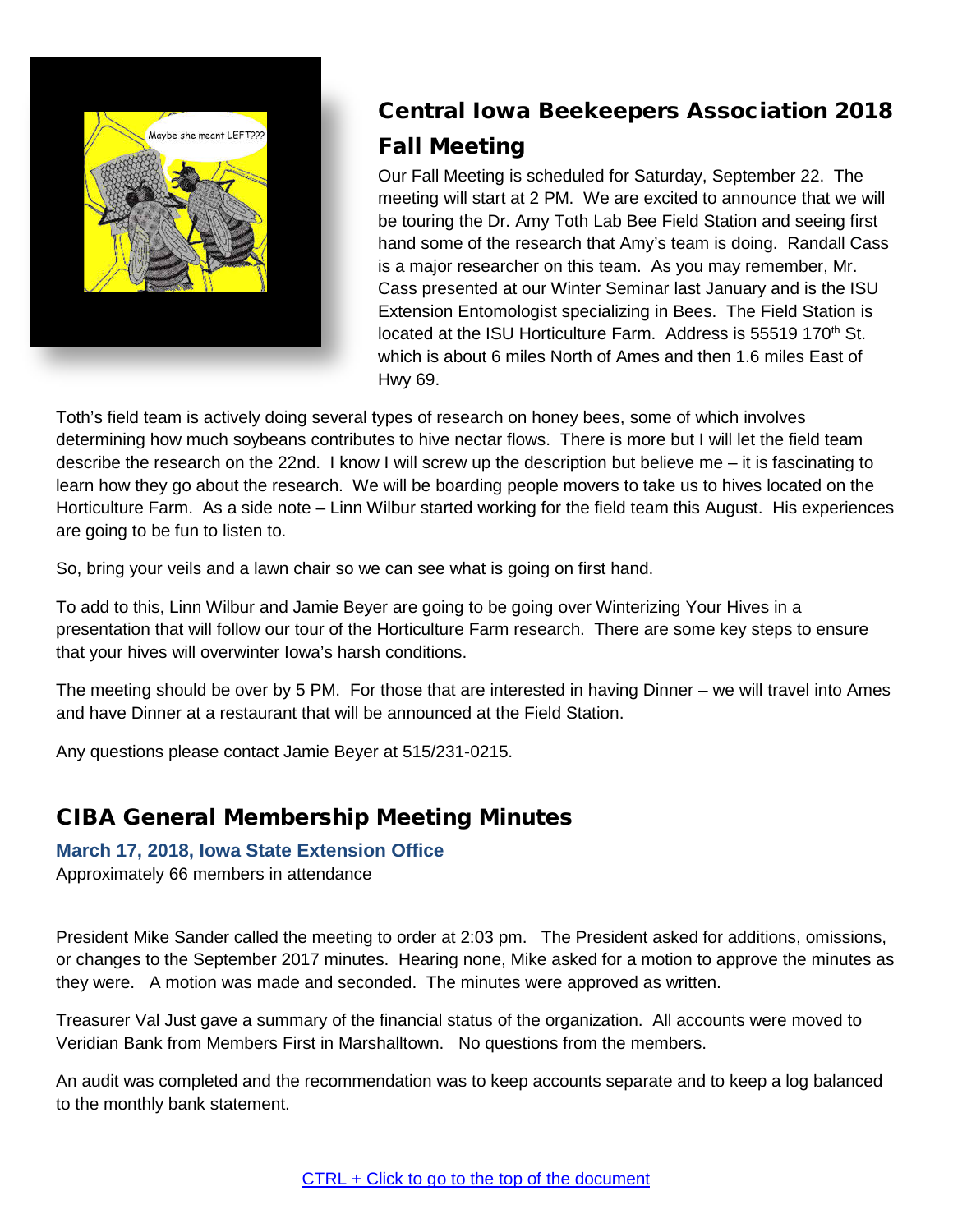Members were asked for suggestions regarding speakers for the meetings and the winter seminar. Doyle Kincy suggested more focus on fall/winter duties and especially more information on the winter cluster. What chores need to be done, how much food in the hive, etc. Lynn Wilbur and Jamie Beyer will be planning the 2019 winter seminar. Members were asked for volunteers to serve on the program committee, not just the winter seminar, but also the quarterly meetings.

There was a board meeting to discuss preparations and to put together the agenda for the March membership meeting.

Bee yard update- Committee are working to get the bee yard up and running. The hold-up is the liability insurance, which it turns out is expensive. Our organization needs to be a non-profit. By-laws and articles of incorporation need to be produced. Someone asked to explain about the bee yard. It was described as a demonstration bee yard for the public and media and for training purposes. The yard will be at Cherry Glen Farms. There was a call for volunteers to help with the planning.

Web Update is close to be completed. The url will be [www.centraliowabeekeepersassoc.org](http://www.centraliowabeekeepersassoc.org/)

Mike was speaking for Julie, regarding the auction. Signup sheets are at the membership table. All comb to be sold will be inspected. The auction starts at 10 a.m., with consignments starting at 8 a.m.

A call for a photographer was placed, for all meetings and special events.

There was a meeting with Cameron Vannoy to become a Queen candidate. Connie Bronnenberg and Jamie Beyer met with Cameron. An ambassador may be in the future.

Elections: Mike Sander was re-elected President; Jamie Beyer, Vice President; Val Just as Treasurer; and Jolene Eriksen as Secretary. Board members are Steve Hanlin for 3 years, Margaret Hala for 2 years and Jeremiah Kusel for one year.

Jolene Eriksen, Secretary

## <span id="page-3-0"></span>**June 16, 2018, Spring Valley Honey Farms**

Approximately 55 members in attendance

President Mike Sander opened the meeting by thanking everyone for coming out.

- 1. Meeting minutes The minutes of the March and June meetings will be published in the September issue of The Beeline for review.
- 2. CIBA Queen Cameron Vannoy was introduced to the membership. In the fall she will be a freshman at Iowa State University. She has hives and will be getting her bees on June  $22<sup>nd</sup>$ .
- 3. Auction report Julie Sander reported that we had 16/17 consignors. The auction raised \$870.51 for the organization and the food table raised \$360.31 for the Honey Queen program. The next auction will be April 20, 2019 in a new spot in Perry. Arvin Foell reminded everyone to set aside equipment for the auction. This serves as the primary source of income for CIBA. We extend a huge THANK YOU to Curt and Connie Bronnenberg for their support of our auction by supplying us with a spot to hold the auction in the past.
- 4. We offer thanks to Ann and Linn Wilbur for their contribution of drinks and paper products for the potluck today.
- 5. Mike stated that there are donation baskets for contributions towards any costs for today's meal.
- 6. The Facebook and Website are going up on the internet. The website was created by the DMACC web development center.
- 7. Jamie Beyer, program chair, is asking for volunteers to help with developing programs.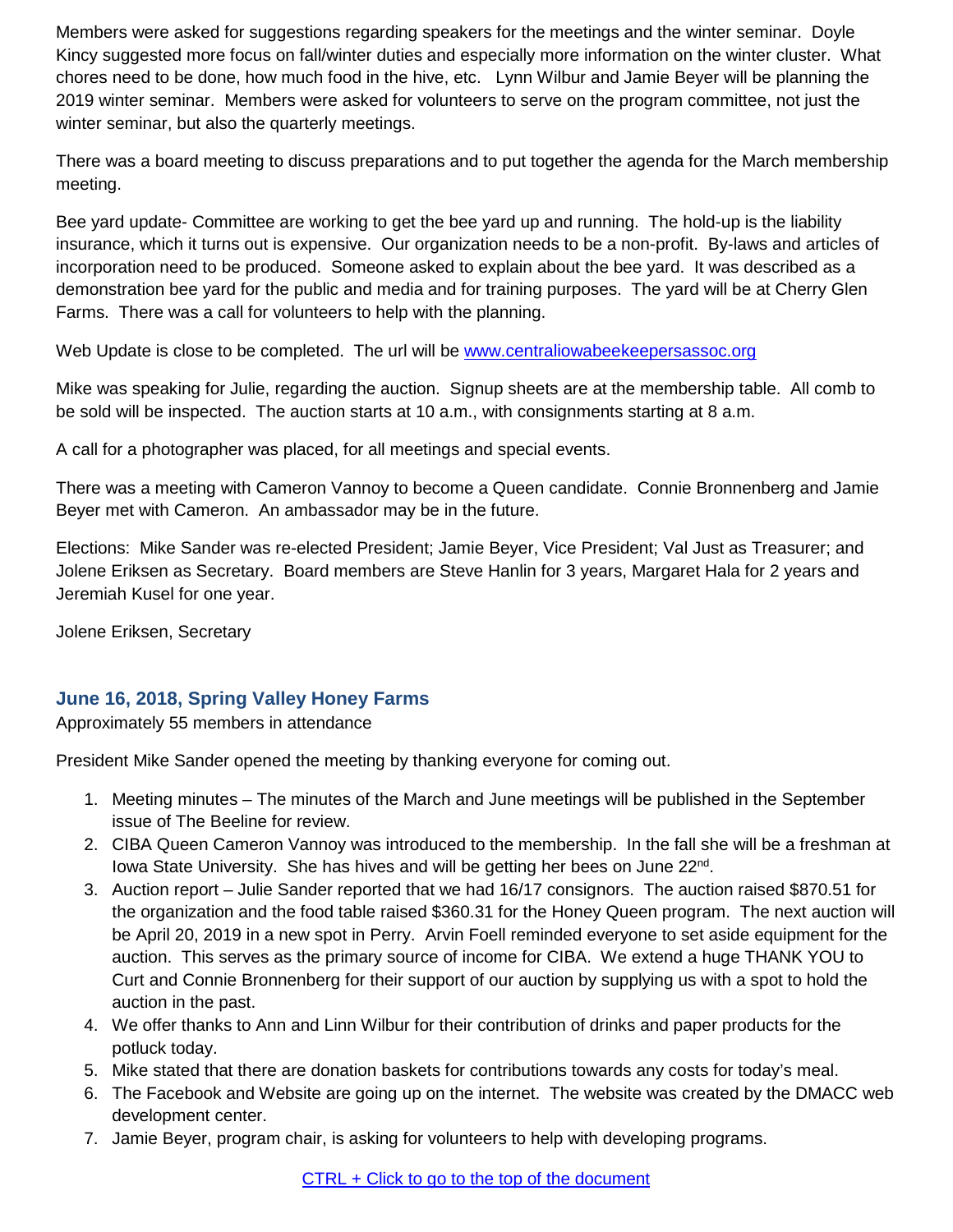- 8. 501(3)c update CIBA needs to file with the state, update the by-laws format, and add additional information. The documents have been reviewed by an attorney and are ready to go.
- 9. The question was asked, "Why be a 501(3)c?" We can accept donations that are tax deductible, we would have a non-profit status which allows us for cheaper rents with organizations, and we can have liability insurance so we can get have a demo bee yard.
- 10. Motion was made to adjourn.

Jolene Eriksen, Secretary

## <span id="page-4-0"></span>CIBA Committees Need Someone Just Like You!

By Valerie Just and Jamie Beyer

**Newsletter Committee Note:** We want to thank Kelsie Searcy and Nancy Kurrie for volunteering to join several committees at our last meeting in June. Kelsie and Nancy, the leadership team has had a seriously busy summer, but we are planning on having committee meetings in the near future. We so appreciate your generosity in raising your hand to assist with our organizational needs, and we will be reaching out to you to establish meeting timeframes. The CIBA member names in red in the table below signify our new volunteers – when you see them at the meeting, don't forget to thank them for taking the plunge!

We are still looking for a committee chair and committee members for the **Publicity Committee** – don't be shy!

#### We Make a Living by What We Get, but We Make a Life by What We Give ~ Winston Churchill

As you all know, our organization has several objectives written in our by-laws, with a primary goal to promote the art of beekeeping and honey production through close coordination, cooperation and fellowship amongst our membership. We have various committees that you may not be fully aware of, and we need someone just like you to engage with fellow members to accomplish the goals within the committee. Together, we can make a difference.

If you have been thinking that you would like to become more engaged in our organization, but just don't have the time commitment to serve as an officer or director, working on a committee is an excellent way to get your feet wet without over-committing personal time. If you are waiting for the perfect timing to volunteer, it will never come, especially if you continue to sit on the sidelines - take the plunge - joining a committee allows you to take volunteering for a test drive, just as you take a test drive when buying a new car!

## **What's in it for you?**

#### **Happiness and Health!**

DID YOU KNOW that the happiest people are those who help others? Most folks discover that the surest way to happiness is to be part of something bigger than themselves.

"There's a growing body of research showing that volunteering is associated with better physical and mental health outcomes," says Eric S. Kim, a research fellow at the Harvard T.H. Chan School of Public Health.

#### **Engaging with others that share the same interests and passions!**

Who doesn't want to spend time with a bunch of like-minded, fun-loving beeks – and gain valuable beekeeping tips, tricks and secrets? Trust me when I tell you this will be an outcome of your volunteer journey.

#### **Accomplishing group goals, feeling productive and energized!**

Working together as a group/team to accomplish goals and objectives that assist others along their beekeeping journey; drive legislation that protects our bees; provide further education to the public to enable greater support for our bees – and the list goes on.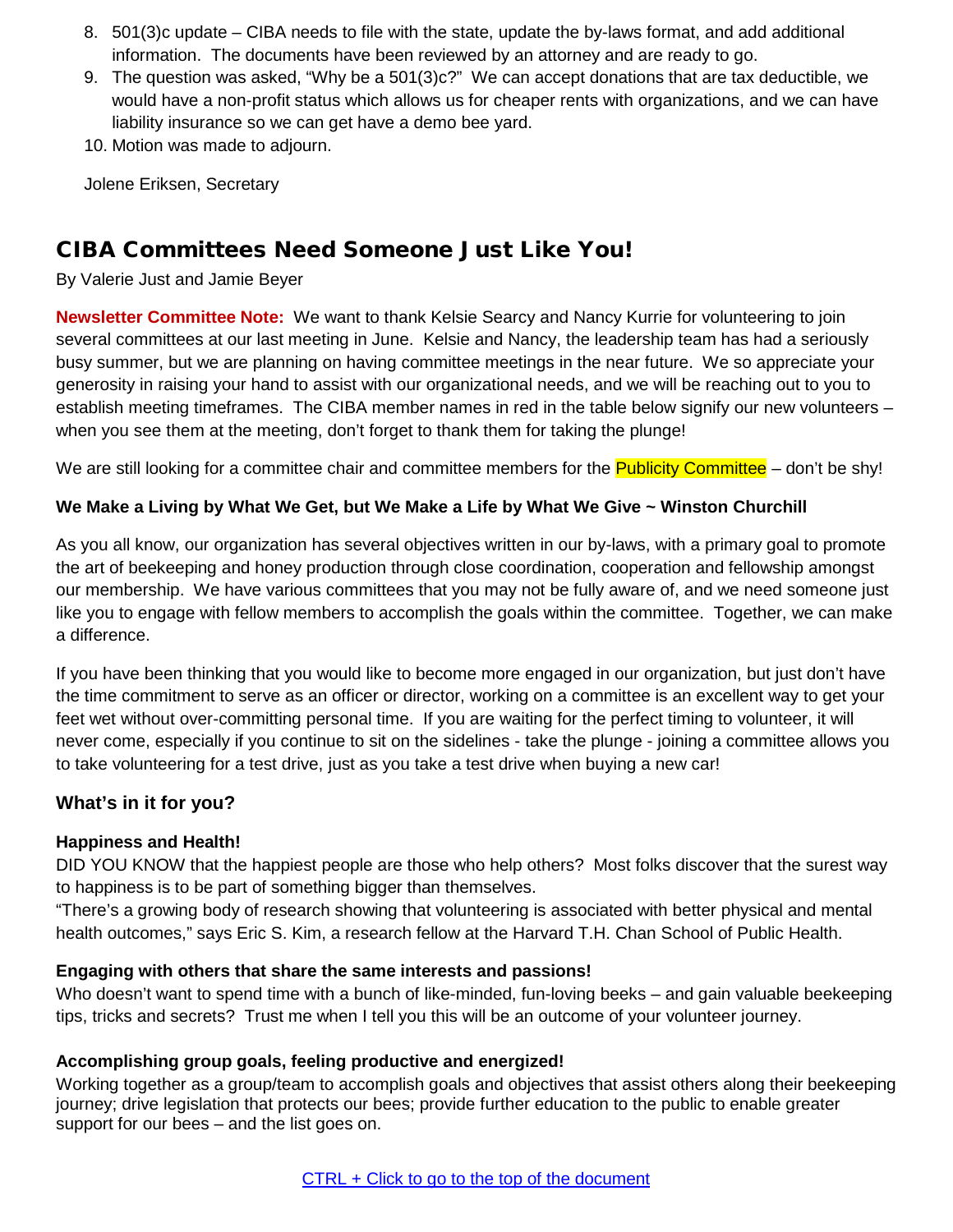## <span id="page-5-0"></span>**Committee Opportunities**

This is the list of active CIBA committees, which provides a host of opportunity! At the upcoming June meeting, committee opportunities will be an agenda item to ensure that we give ample opportunity for you to ask questions and gain clarity. We will have sign-up sheets for each committee at the upcoming meeting in September, so please don't be shy – we need you!

| ID#            | <b>Committee Name</b>                                                       | <b>Committee Defined</b>                                                                                                                                                                                                                                                                                                                                                                                                                                                                  | <b>Program Chair</b>  | <b>Committee</b><br><b>Members</b>                                                                                                                                           |
|----------------|-----------------------------------------------------------------------------|-------------------------------------------------------------------------------------------------------------------------------------------------------------------------------------------------------------------------------------------------------------------------------------------------------------------------------------------------------------------------------------------------------------------------------------------------------------------------------------------|-----------------------|------------------------------------------------------------------------------------------------------------------------------------------------------------------------------|
| 1              | Queen<br>/Ambassador<br>Program                                             | Interview potential candidates.<br>Assist the queen/ambassador<br>throughout the year providing<br>resources and guidance                                                                                                                                                                                                                                                                                                                                                                 | Connie<br>Bronnenberg | Jamie Beyer, Arvin<br>Foell                                                                                                                                                  |
| $\overline{2}$ | <b>Bee Yard Program</b>                                                     | Dependent on #6.<br>Upstart and define the program<br>parameters, but will be a learning<br>resource for CIBA members and<br>public education.<br>Dependent on the non-profit 501C3<br>committee, as this program chair<br>will need to gain liability insurance<br>for the yard.                                                                                                                                                                                                         | Open                  | Arvin Foell,<br>Mike/Julie Sander,<br>Linn/Ann Wilbur,<br>Dean Howarth,<br>Jeremiah/Gordan<br>Kusel, Jenny<br>Burton, Christina<br>Nigon, Curt<br>Bronnenburg, Ray<br>Meylor |
| $\overline{3}$ | <b>CIBA Bee Squad:</b><br><b>Beekeeping</b><br><b>Mentorship</b><br>Program | New committee! Upstart and<br>define the program parameters.<br>Works closely with the Bee Yard<br>Chair, as bee yard will be a<br>resource for new beekeeper<br>education.<br>Engages with club members to<br>determine mentoring needs.<br>Works with new beekeepers each<br>year to meet the<br>educational/hands-on needs of new<br>beekeepers in the membership.<br>Works with local educational<br>programs to create club<br>awareness, club benefits of the<br>mentorship program | Val Just              | <b>Kelsie Searcy</b><br><b>Margaret Hala</b><br><b>Nancy Kurrle</b><br><b>Arvin Foell</b>                                                                                    |
| 4              | Program<br><b>Committee</b>                                                 | Develops quarterly meeting<br>program agendas, finds speakers,<br>and locations of meetings and<br>seminars.                                                                                                                                                                                                                                                                                                                                                                              | Jamie Beyer           | <b>Linn Wilbur</b><br><b>Kelsie Searcy</b>                                                                                                                                   |
| $5\phantom{.}$ | <b>Newsletter</b><br><b>Committee</b>                                       | Provides editor with content and<br>assists in preparing the quarterly<br>Beeline for preparation for the<br>CIBA membership and distribution<br>to the lowa beekeeping clubs.<br>Works with state apiarist for<br>quarterly articles.                                                                                                                                                                                                                                                    | Jolene Eriksen        | Val Just<br><b>Margaret Hala</b>                                                                                                                                             |
| 6              | <b>Bylaws/Articles of</b><br>Incorporation -<br>501C3                       | Manages annual revisions of CIBA<br>By-laws. Works with volunteers for<br>the objective of gaining a non-profit<br>status for our organization.                                                                                                                                                                                                                                                                                                                                           | Jamie Beyer           | Dean Howarth,<br>Marlon Mormann                                                                                                                                              |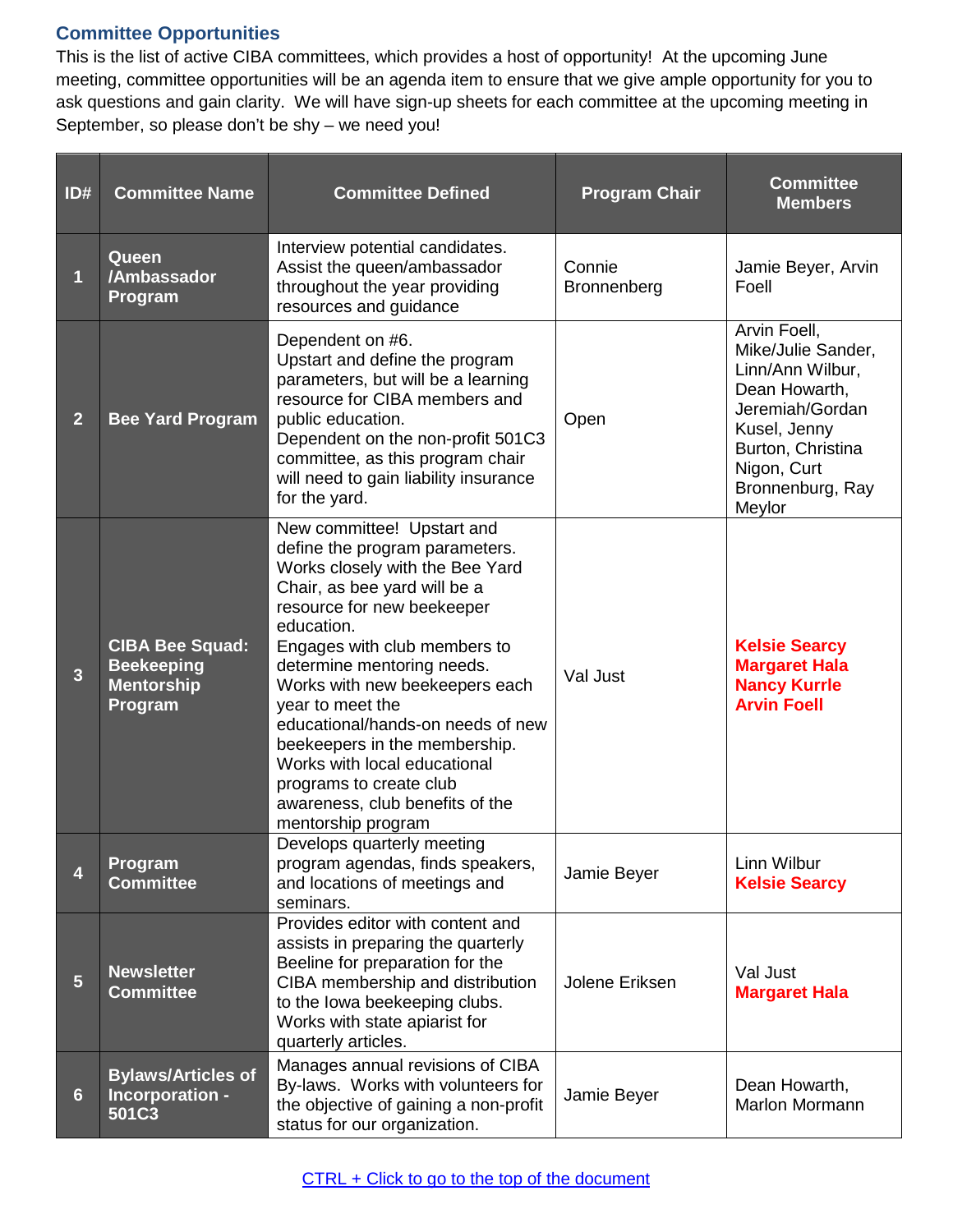<span id="page-6-0"></span>

| <b>Website</b><br><b>Committee</b>   | Creation and maintenance of the<br>organizational website                                                                                                       | <b>Mike Sander</b> | Carly Vannoy                                         |
|--------------------------------------|-----------------------------------------------------------------------------------------------------------------------------------------------------------------|--------------------|------------------------------------------------------|
| <b>Facebook</b><br><b>Committee</b>  | Maintains and monitors Facebook<br>pages. Enables the ability for club<br>engagement/social engagement.                                                         | Jeremiah Kusel     | Jenny Burton<br>Carly Vannoy<br><b>Kelsie Searcy</b> |
| <b>Publicity</b><br><b>Committee</b> | Manages the marketing of our<br>programs through the various<br>media outlets. Will collaborate with<br>most committee chairs to ensure<br>needs are being met. | <b>Open</b>        | <b>Open</b>                                          |



## <span id="page-6-1"></span>CIBA Queen – Cameron Vannoy

By Jamie Beyer, Chair of the CIBA Queen/Ambassador Committee

As most of you know Central Iowa Beekeepers has our own Queen/Ambassador. That is Cameron Vannoy. A couple pictures of her are after this article. She is very good as our queen and has been in this role for about 6 months now. Cameron is available to represent CIBA at our meetings and any other meetings/functions that promote beekeeping in Central Iowa. If you want to book Cameron for a meeting/function you can contact Connie Bronnenburg (515-480-6076) or myself (Jamie Beyer, 515-231-0215) to see if the event qualifies. We do not want to overwhelm her with requests. As I mentioned, Cameron has been doing a great job of representing us. We are very lucky to have her as our queen. She also has been lucky enough to have received a full hive from CIBA to give her more experience in beekeeping.

Since we are on the subject of our Queen/Ambassador – we are looking for candidates to apply for our 2019 Queen/Ambassador. Please contact Connie or myself and we will send out an application to you. Candidates need to have a strong interest in Honey Bees, of course. Families with young girls (and yes – guys) that have bees are encouraged to apply. They do not have to be experts on bees. We have a few months to decide but time will slip away. This is a great way to encourage leadership. CIBA queens will be good candidates to become the state of Iowa Honey Producers Association Queen. We know Cameron is applying to become their Queen this November. Good luck Cameron!!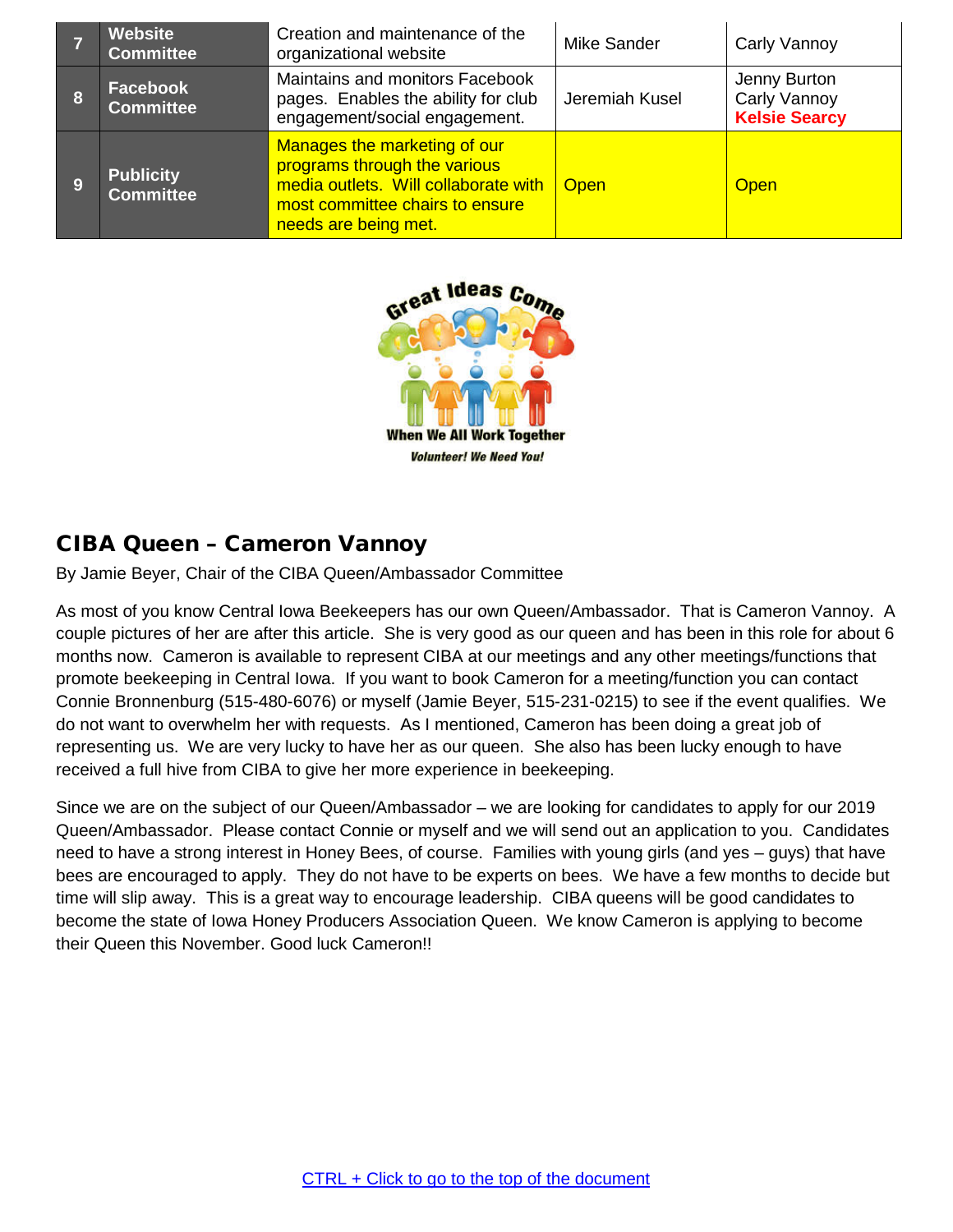

## <span id="page-7-0"></span>Get to Know Your Club Leadership



<span id="page-7-1"></span>**Meet Your Vice President** By Jamie Beyer

I am not sure who would want to read this especially if it is long – so I will keep it short.

- Grew up in Jefferson, IA. This is only about 40 miles from where I live now in rural Boone County.
- Got a Bachelor's and then a Master's Degree from ISU in Fish/Wildlife Biology.
- Met my girlfriend/partner, Denise, 37 years ago. No kids but would have liked to.
- I have a business called Midwest Waterscapes that I started 35 years ago. This is a water garden/feature consulting/installation business. I do not do much installing anymore but I do a lot of writing on the subject. Check out<https://www.pondtrademag.com/> under authors. Coauthored a book called "All About Garden Pools and Fountains" written about 20 years ago.
- I have had and still have an ornamental fish hatchery in Ames where I raise all kinds of pond fish and aquarium fish.
- Have achieved the status of becoming a Lifetime Master Gardener donating tens of 1000's of hours of volunteer time.
- Involved in a lot of groups and held a lot of positions most notably President of the Story County Master Gardeners and President of the Iowa Trappers Association.
- Retired from being an Operator at the City of Ames Power Plant 3 years ago. This job allowed me to play in water on my off time.
- Since my retirement I became interested in Honey Bees. So, I am into my 4<sup>th</sup> year of keeping bees.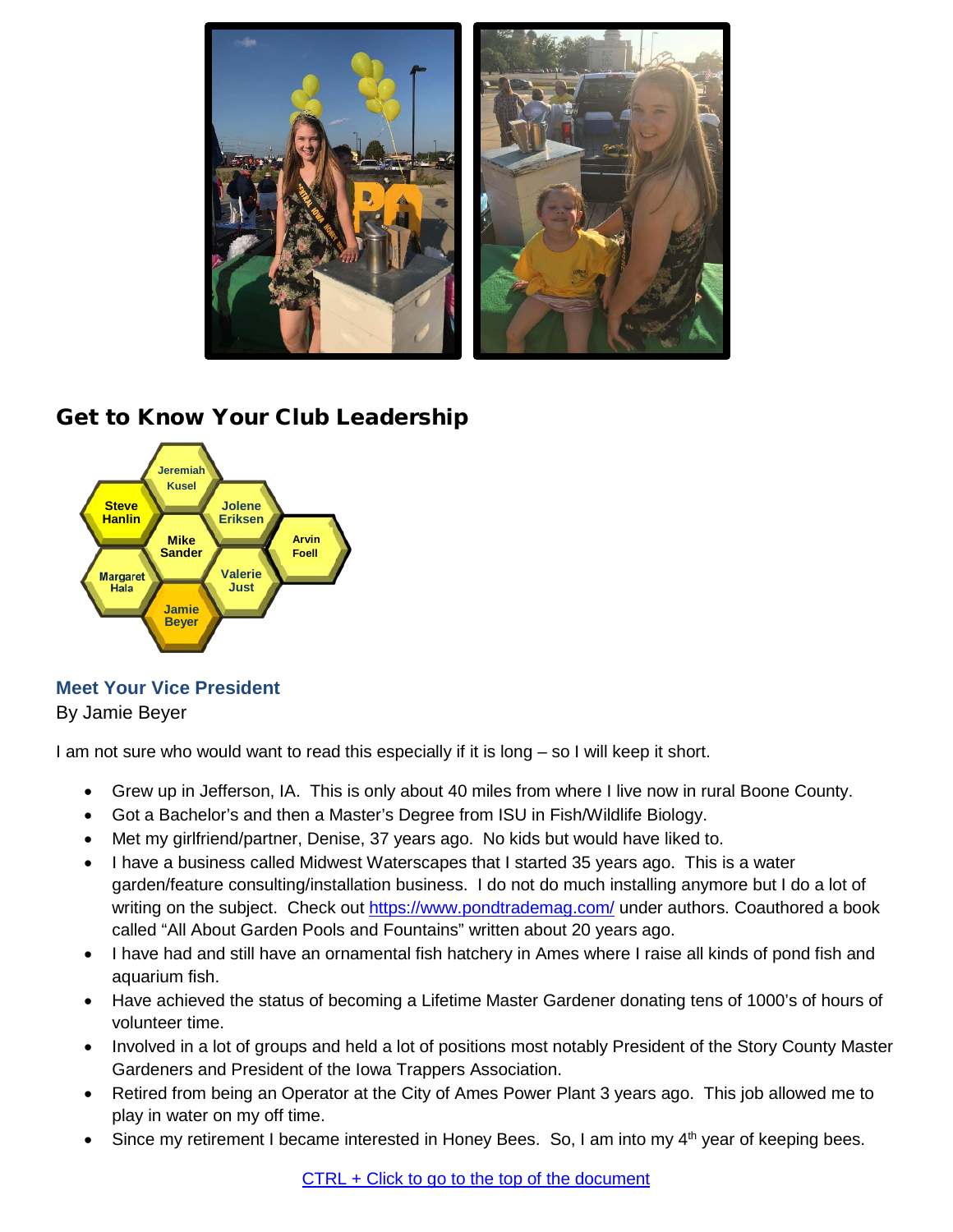- Started with 2 packages in the spring of 2015, took Andy Joseph's class in January of 2016. This is in reverse of how I should have started but……
- One of my packages swarmed that fall and I caught it. So, I overwintered 3 hives in 2015/2016.
- Met Linn Wilbur in the fall of 2015 and because of his mentoring was able to become more confident of what I was doing.
- Split my three hives in the spring of 2016 to make 5 nucs with Linn's advice, of course.
- Joined CIBA and the IHPA. Became VP for CIBA and also became the Legislative Representative for IHPA.
- Went into that winter of 2016/2017 with 6 hives which I was lucky enough to overwinter all of them.
- Last year was the year I learned how to swarm trap honey bees. This is a process of having the bees find my new home for them. So, between swarm trapping and making more splits I ended up with 18 hives going into last winter. I combined a couple hives, lost a queen in a couple hives and gave a swarm away to one of Linn's mentees.
- Expanded to 5 apiaries so that I can provide enough habitat for my girls.
- Was able to overwinter all 18 hives last winter. A few of them were gangbusters.
- This year has been another year for catching swarms. I also did 10 splits for myself and then gave away enough brood to Linn so he could do about 25 splits. Right now, I have 39 hives – my original goal was to have 4 hives which I changed to 10 hives last year. Linn is constantly giving me grief over these goals!! Now, I really do not know what I want for a goal. I do know that it needs to be less hives then I have right now!!
- I just extracted, with Linn and Ann Wilbur (and their friends) we make it a joint effort so there is only one clean-up between the two of us. Besides it is more fun to make it a "party". It looks like I have between 900 to 1000 pounds of honey from my girls this year. Now, I have to figure out how to market all of this liquid gold.
- So, I am in my  $4<sup>th</sup>$  year of bee keeping and learning about them. Who knows what will come next for me. So far, I have not lost an overwintered hive. Why? I treat for mites but I also baby my hives. What is babying honey bees? It is making sure they have all they want at the RIGHT times. Enough space, enough sugar syrup, enough pollen patties, enough habitat, good apiary locations, clean equipment, a dry hive and trying to duplicate what nature would provide for bees all contribute to success – at least for me.

Honey Bees have really become a passion. I love nature and bees are an amazing super organism!! Learning about them and how they live is truly enjoyable. Anytime I can learn from someone else I always will listen and consider how they enjoy/keep bees. The CIBA officers and Directors are a great group of beeks and I learn from them every meeting. The projects I am involved with in CIBA are our Queen Program, our future Bee Yard and lining up programs. I have taken on a lot but I learn a lot in the process. Good luck with your bees.

## <span id="page-8-0"></span>CIBA Member Contributions

<span id="page-8-1"></span>

By Margaret Hala, Board of Director

First and foremost, CONGRATULATIONS TO THOSE WHO WON IN THEIR CLASSES AT THE STATE FAIR. I know how hard it is to get that done by this time of year (Late July and early August) and I hope you all had a great honey crop!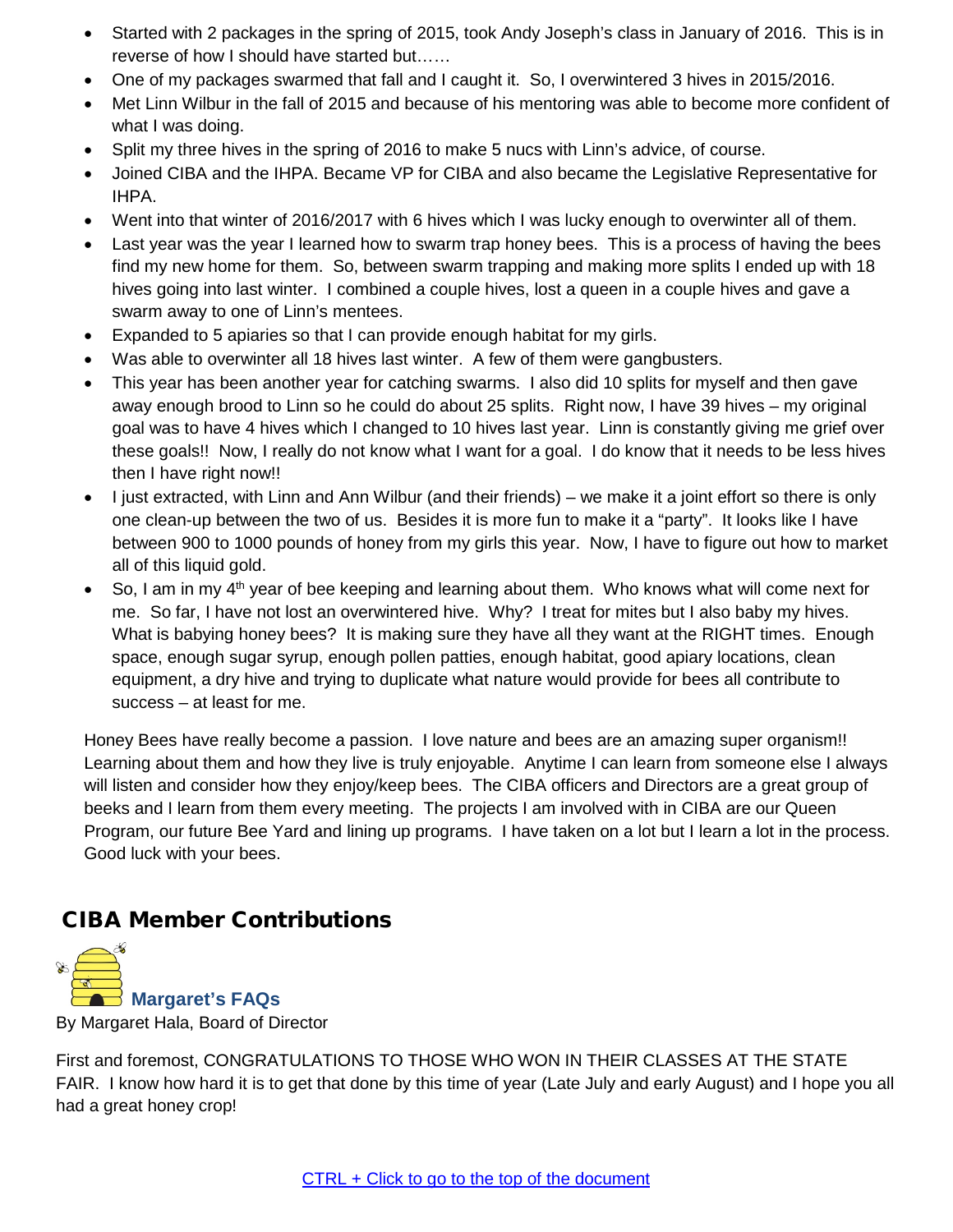| <b>Question</b>                                                                                                                                          | <b>Margaret Says</b>                                                                                                                                                                                                                                                                                                                                                                                                                                                                                                                                                                                                                                                                                                                                                                                                                                                                                                                                                                                                                                                                                                                                                                                                                                                                                                                                                                                                                                                                                                                                                                                                                                                                                                                                                                                                                                           |
|----------------------------------------------------------------------------------------------------------------------------------------------------------|----------------------------------------------------------------------------------------------------------------------------------------------------------------------------------------------------------------------------------------------------------------------------------------------------------------------------------------------------------------------------------------------------------------------------------------------------------------------------------------------------------------------------------------------------------------------------------------------------------------------------------------------------------------------------------------------------------------------------------------------------------------------------------------------------------------------------------------------------------------------------------------------------------------------------------------------------------------------------------------------------------------------------------------------------------------------------------------------------------------------------------------------------------------------------------------------------------------------------------------------------------------------------------------------------------------------------------------------------------------------------------------------------------------------------------------------------------------------------------------------------------------------------------------------------------------------------------------------------------------------------------------------------------------------------------------------------------------------------------------------------------------------------------------------------------------------------------------------------------------|
| We have a lot of frames<br>that are filled but only<br>about 60%<br>capped. What should<br>we do?                                                        | If there are frames in the super that are 75% or more capped you can remove those and<br>slide the remaining frames together or you can leave everything as is for another week or<br>two. I feel the honey flow is still on because of the rains we had in July. The rule of<br>thumb is that the super as a whole be 75% capped, but we still don't like to take out<br>frames that are totally or almost totally uncapped. If you shake the uncapped frame like<br>you're shaking water out of it and the honey comes out, it's too wet to take.<br>It's not going to hurt to leave the supers on for another week, but don't leave them on till the<br>bees start pulling the honey out and into the brood chambers. That's definitely after the honey<br>flow is done.                                                                                                                                                                                                                                                                                                                                                                                                                                                                                                                                                                                                                                                                                                                                                                                                                                                                                                                                                                                                                                                                                    |
| What do I do with Queen<br>cells in July? Scrape<br>them, start new hives, or<br>leave them alone?                                                       | It's best to be checking in June for swarm cells and removing them, but this does happen<br>in July, sometimes May, too. If you leave the swarm cells alone the hive WILL swarm,<br>meaning the existing queen and roughly half the bees in the hive will leave to start a new<br>hive. This leaves one or more cells to hatch out and get a new hive set up and going. It<br>also means at least a three week break in honey production for that hive and no extra<br>honey production for the portion of the hive that left, so this isn't a good<br>proposition. Typically, the hive that swarmed will have enough food in it to last till the new<br>queen is mated, starts laying and HER bees hatch and get to work. The problem is,<br>sometimes more than one queen will hatch and leave with half the bees in the hive. If this<br>happens, each 'after swarm' gets smaller and smaller. Not good.<br>ALSO, if you remove all swarm cells AFTER they are capped, the mother queen has quit<br>laying and you've destroyed any chance for that hive to make a new queen, because the<br>hive WILL SWARM. If the queen cells are capped, you MUST leave one and try to find<br>the mother queen so you can remove her and 2-3 frames of brood into a new body<br>making them feel like they have swarmed, or take your chances that you will be able to<br>catch the swarm as they leave.<br>We like to remove the frame, sometimes two, with one or more of the best-looking queen<br>cells and let the bees make a new queen so that we either have a new colony, or 2<br>colonies, started or a fill-in for a colony that loses a queen and doesn't 'catch' a new<br>one. A queen hatching on one frame with multiple cells is more likely to be able to find<br>and eliminate the other uncapped cells than when she's in a full double story hive. |
| When and how do I<br>threat for mites, etc?                                                                                                              | Mite treatment is Spring before supers are put on and, in the Fall, after they are<br>removed. This is a good reason to get honey pulled early, but as per the above question,<br>you can find problems with the honey not being dry enough to pull.<br>As for what to treat with, there are a number of products that will work, it just depends on where<br>you are located and what you're comfortable using. Mite-away, oxalic acid and the others will<br>work best for you if you use one in the Spring and another in the Fall. The same way<br>treatments for foulbrood, etc. works. By switching treatments, it makes it harder for the mite or<br>virus to become resistant to it. I've not been as involved in this portion of working with the bees<br>as in previous years as I'm involved with several Farmer's Markets and don't have as much<br>time to devote to helping work the bees in the Fall.                                                                                                                                                                                                                                                                                                                                                                                                                                                                                                                                                                                                                                                                                                                                                                                                                                                                                                                                           |
| With the focus on<br>winterizing---What and<br>how do I feed the hives,<br>what do I medicate with,<br>when and how?<br>When do I wrap and<br>what with? | This is exactly what we're going to be talking about at the Sept. meeting, so PLEASE,<br>come.<br>Medicate when or asap after you pull the honey. Insert the entrance reducer as soon as it<br>starts cooling off in the evenings, like anytime now, as mice like to move in with cooler<br>weather coming. Middle entrances can be done when you treat for mites or foulbrood to<br>give the bees time to become used to using the middle entrance. Remember that the<br>bottom will probably become clogged with dead bees during the winter, so a middle<br>entrance is good for allowing the bees to get out and for air circulation. Not allowing<br>access for air movement allows condensation to drip on the bees and brood and kills<br>them. Wrap anytime from mid-Oct to early Nov. depending on weather. Wraps can be<br>roofing tar paper cut to fit, waxed cardboard hive cover boxes, cut down sheets of<br>Styrofoam, hay/straw bales blocking the wind, next to a building to block wind,<br>whatever. You also need to insulate between the inner and outer cover. Think of your<br>house and insulate the hive accordingly. There really isn't a wrong way to insulate a<br>hive. At least I can't think of one, but some methods are better and easier than others.<br>White bead board is easily chewed up and spit out of the hive by the bees, so you will<br>need to cover one side with screen or aluminum foil so they can't chew it. There are<br>higher rated insulating boards than white bead board that can also be used. Cut to fit<br>inside the inner cover ring, or better yet, cut to fit from edge to edge of the inner cover. If<br>your inner cover has a notch cut you don't need to notch the insulating sheet, but if it<br>doesn't you need to provide for the bees and air to get through.                         |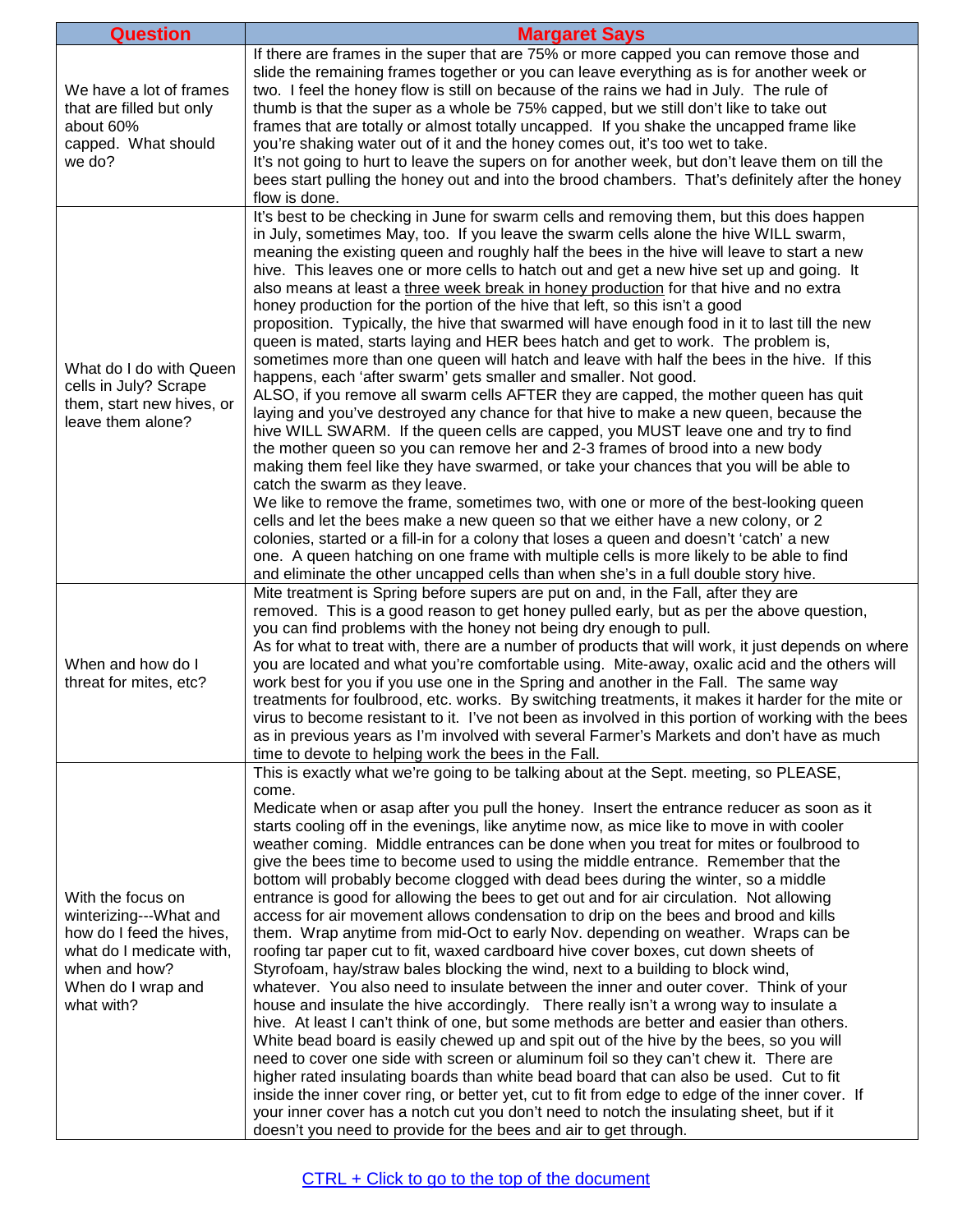# <span id="page-10-0"></span>Biology of the Varroa mite: What you need to know to understand its population dynamics

*The following information is shared by Phil Craft and Veto-Pharma. We thank them for the opportunity to share it with you.*

## <span id="page-10-1"></span>**Principal stages of Varroa's reproductive cycle**

The reproductive cycle of Varroa takes place entirely in the capped brood cells, beginning with a single previously impregnated female individual, the foundress mite.

Varroa multiply rapidly. One cycle produces:

- At least 1.45 new female mites in the worker brood
- At least 2.2 new female mites in the drone bee brood, which is the most attractive for Varroa.
- 1. The queen bee deposits an egg into an empty brood frame.
- 2. 8 days after the egg is deposited, the foundress mite enters the cell. This is 15 hours prior to the capping of the cell by the worker bees.
- 3. 9 days after the egg is deposited, the cell is capped. Varroa foundress mite begins to feed on the lymph on the developing pupa
- 4. 10-11 days after the egg is deposited the foundress mite lays 1 egg every 30 hours in to the cell (the first egg is male and then all are females).
- 5. 12-20 days after the egg is deposited, young Varroa females are sexually mature after 5 to 6 days and are then impregnated by the Varroa male.
- 6. 21 days after the egg is deposited, the young bees leave the cell parasitized by Varroa females. Male and immature are not viable and are eliminated during cleaning. Impregnated mature females, including the foundress, mite, exit the cell. Other cells may now be parasitized.

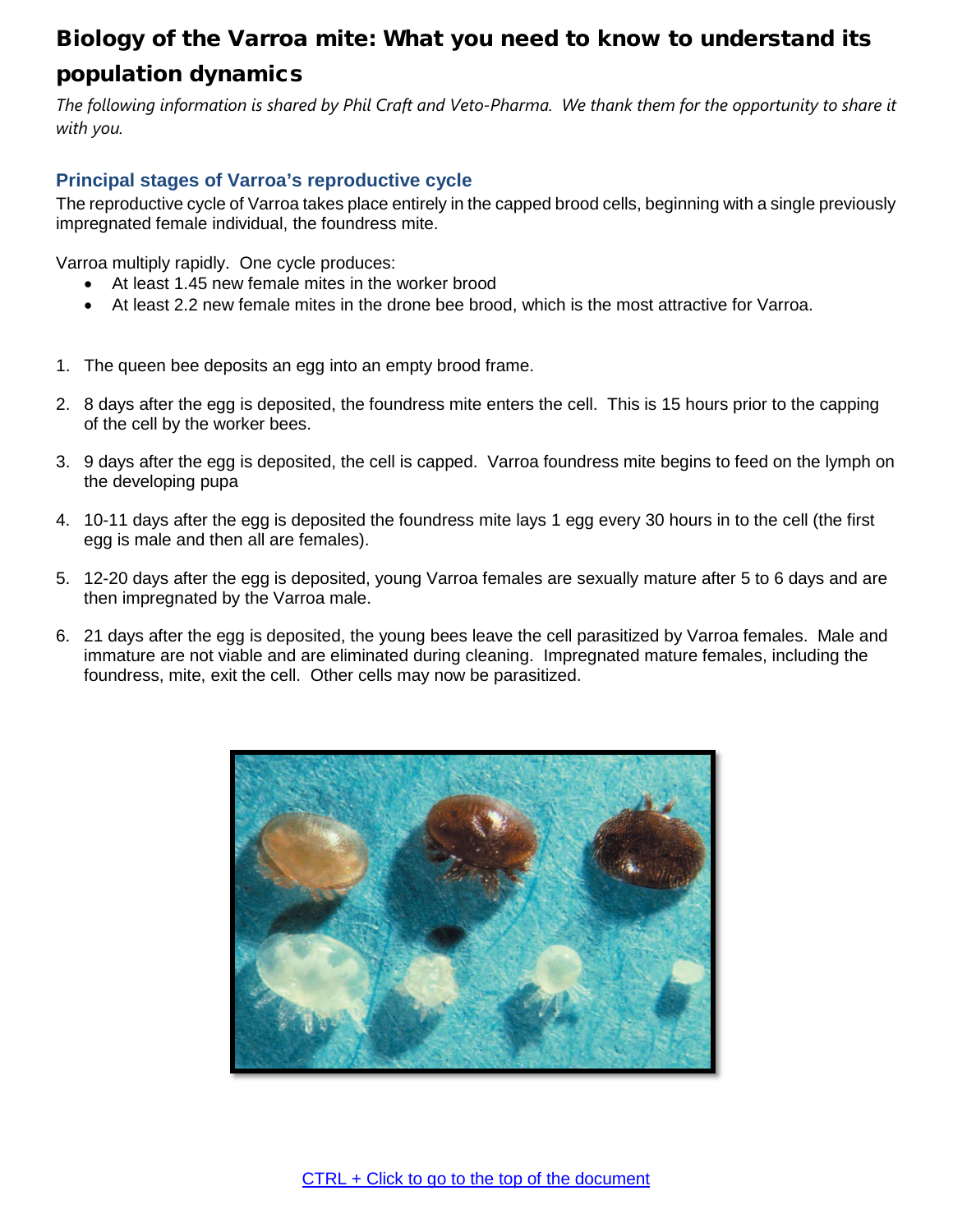## <span id="page-11-0"></span>**Key Points**

**Reproduction:** Varroa mite reproduction occurs in honey bee brood cells, during the 12 – 14 day capped phase. Most female Varroa will carry out up to 3 or 4 successive reproductive cycles during their life by penetrating a brood cell just before its capping.

**Phoretic phase:** The duration of the phoretic phase (Phoretic Varroa = on adult bees) between 2 reproductive cycles is variable. An impregnated young female must necessarily mature in phoresy around 7 days (from 5 to 14) before it can infest a cell at the right stage and carry out its first reproductive cycle. However, the phoretic phase is not vital subsequently and depends mainly on the availability of nearby cells to be infested at the right stage of development.

**Lifespan:** The lifespan of the parasite is adapted to the bee's life cycle. A female can live for between 1 and 2 months in the summer and between 6 to 8 months during the winter in the absence of brood.

**Survival:** Only impregnated Varroa females, called foundress mites, can parasitize adult bees and survive outside the brood. Males do not survive after the young adult bee emerges (the same is true for non-impregnated females). They die of hunger (or dehydration) and are thrown to the bottom of the hive by workers when the cell is cleaned.

**Infestation:** In the beekeeping season, male brood cells are much more heavily infested than worker brood cells (8 to 10 times more). The impact and level of infestation are therefore less perceptible, except when the male brood is reduced, thus provoking a mass transfer of the Varroa population toward the worker brood, which has a sudden impact on a single age group and may lead to collapse when the infestation level is very high.

**Spread of Varroa:** Spread of Varroa from one hive to others (mostly due to the robbing of weakened colonies, but also due to drifting of drones or worker bees [returning to the wrong hive], or the reduction of worker population) plays an important role in the Varroa population dynamic. Various studies have shown large quantities of reinfesting Varroa that vary according to the season and colonies of up to 70 Varroa mites per colony per summer day9 or throughout the year from less than 200 to more than 4,000 mites per colony. Robbing may involve colonies more than 1 km away.

**Swarming:** Swarming causes a momentary stoppage in the Varroa population explosion, due to the broodless period of around 3 weeks linked to the emergence of the new queen, and the movement of part of the phoretic Varroa population departing with the old queen and its swarm. This reduction represents around 15 to 20% of the Varroa population present at the time in the original colony.

## <span id="page-11-1"></span>**Methods of Detection and Estimation of Varroa Population**

#### <span id="page-11-2"></span>Alcohol washing of bees

Consists of washing bees (around 300) with alcohol (dish washing detergent diluted in water may also be used). Phoretic Varroa from bees on brood frames are detached, and counted. Care must be taken to avoid including the queen in the sample. Find her and protect her.

Objective: Determine the percentage the percentage of phoretic infestation (# Varroa/100 bees) by dividing by the number of bees in the sample. Using a graduated measurement (1/2 cup) makes it possible to avoid precisely counting the number of bees each time.

## <span id="page-11-3"></span>Monitoring of natural mortality of Varroa by the use of sticky boards

Counting the number of Varroa mites that fall onto a greased piece of cardboard, or plastic, which is referred to as a sticky board. A screen or mesh floor should be placed above the sticky board to prevent the bees from touching the board.

Objective: This method consists of establishing an average rate of Varroa per 24-hour day. Thus, 12 Varroa observed over 3 days = 4 Varroa/day.

#### <span id="page-11-4"></span>De-capping of drone and/or worker broods

Involves de-capping 200 or more male brood cells and then removing the brood for counting.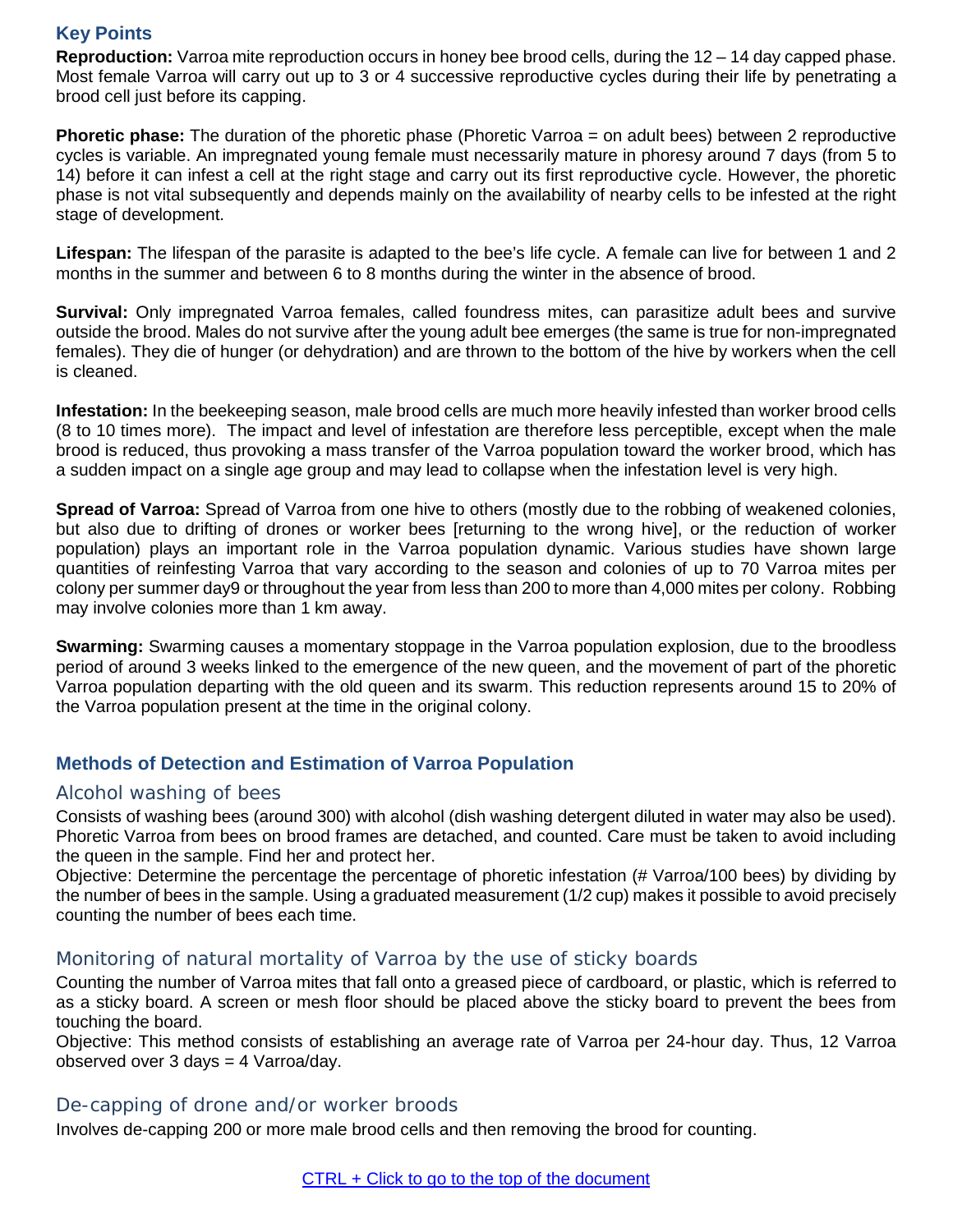Objective: While this method is precise, it is also destructive to the colony and very time-consuming. Also, it is important that the sample be exact in order to be representative complete.

## <span id="page-12-0"></span>**Treatment**

## <span id="page-12-1"></span>Why treat?

The objective of Varroa treatment is not only to control the infestation of the colony treated and to avoid the adverse consequences of Varroa upon overall parasitosis colony health, but also to limit more collectively the stress placed by parasitic populations and their health impact on neighboring apiaries and on the apiary population in general.

A study published in 2010 shows that a colony that is infested by Varroa and not treated can die in a period of between 6 months and 2 years. This time is determined not only by the ability of Varroa to reproduce in the brood, but also by the stress of neighboring hives. High density of bees combined with a severe infestation of Varroa speeds up the death of the colony (Ritter et al., 1984). The failure to treat certain colonies may thus endanger one or more apiaries.

## <span id="page-12-2"></span>When to treat?

#### **Treatment in the late summer or autumn, just after the honey harvest:**

Now is the time to limit the level of infestation in order to avoid the collapse of heavily infested colonies in late summer – early autumn. Reducing Varroa levels in colonies should be a priority going into winter in order to have healthier winter bees and to begin the following season with as low Varroa levels in hives as possible. To have healthy winter bees, it is important to reduce the number of Varroa on the nurse bees of these winter bees, and therefore to treat as soon as possible after the removal of honey supers.

During heavy infestations, the later the treatment, the greater the period during which Varroa causes damage to the hive is prolonged. This delayed treatment may make it possible to eliminate most of the parasites, but may not overcome the effects of Varroa on infested bees prior to treatment. Treating early makes it possible to prevent levels of infestation so high that the colony will not survive winter. An early treatment will also help the colony get off to a relatively good start the following season.

## **Springtime treatment:**

This treatment is aimed at reducing the level of infestation before the placement of the first honey supers to ensure that Varroa levels are controlled for the entire season and to prevent possible collapse of colonies in late summer. It is generally carried out under the following conditions:

- When wintering conditions have not been favorable due to high infestation levels following the late summer/autumn treatment.
- When brood has been present all winter (even small amounts), enabling the ongoing increase of Varroa numbers.
- Or when the level of Varroa populations are high in the spring due to robbing of weak colonies by stronger ones, or drifting drones or workers.

<span id="page-12-3"></span>Treatment between honey flows; according the indications of the label, removing strips 2 weeks before introducing the supers. This treatment is aimed at reducing the level of infestation during a honey flow, in particular after significant merging, or equalization of colonies. This reduces the mite population for the rest of the beekeeping season and prevents colony collapse in late summer.